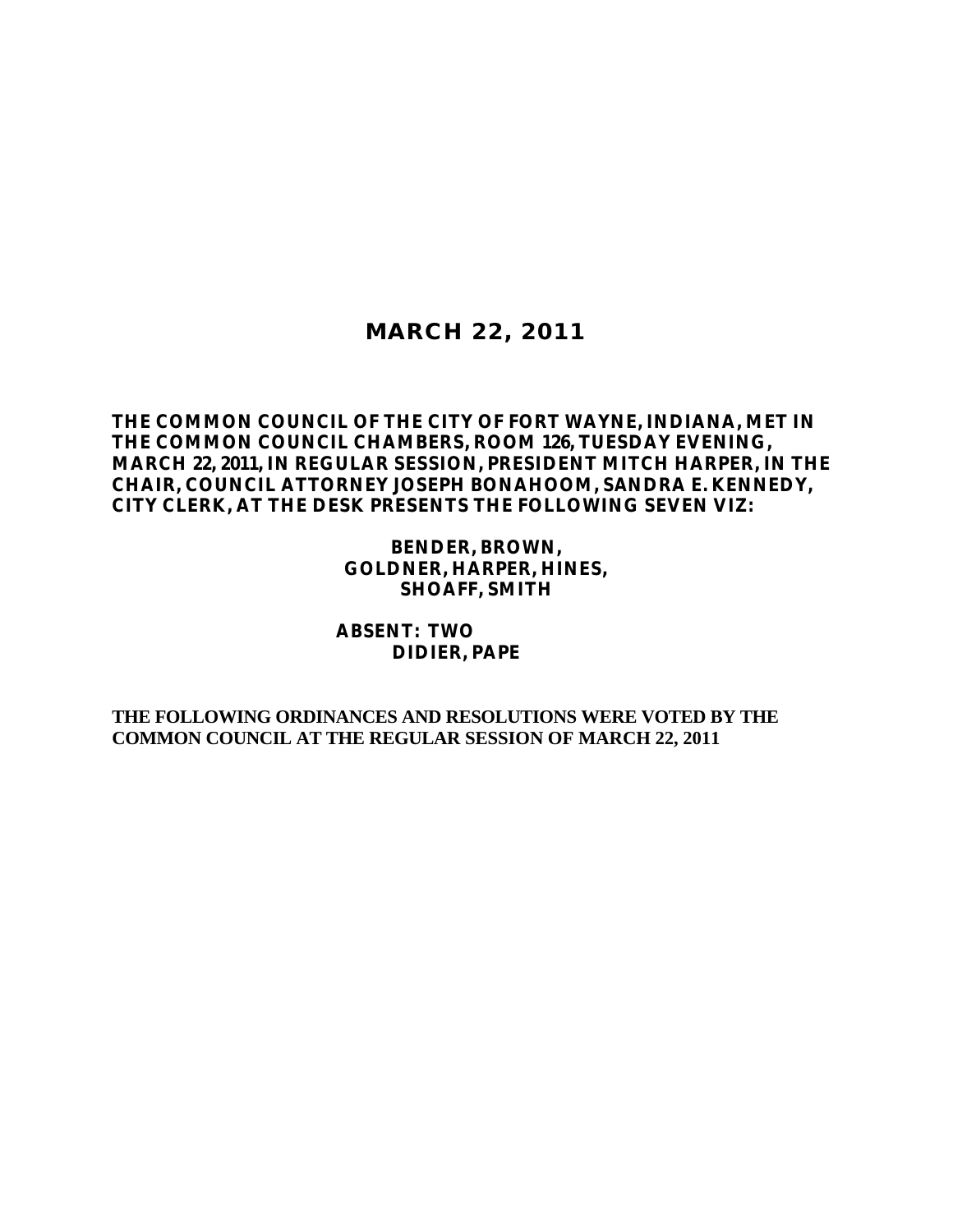## **ORDINANCES AND RESOLUTIONS UP FOR PASSAGE**

## **CITY UTILITIES COMMITTEE**

*Glynn A. Hines – Chair Marty Bender – Co-Chair All Council Members*

#### **ACTION**

**DO PASS S-11-03-03 SPECIAL ORDINANCE NO. S-77-11**

**AN ORDINANCE approving Professional Engineering Services Contract – Combined Sewer Pump Station (CSPS) Improvements Amendment No. 2 – for final design Res. #2282 -2010 between Donohue and Associates and the City of Fort Wayne, Indiana, in connection with the Board of Public Works Total cost of \$824,249**

> **SEVEN AYES (BENDER, BROWN, GOLDNER, HARPER, HINES, SHOAFF, SMITH) TWO ABSENT (DIDIER, PAPE)**

**DO PASS S-11-03-04 SPECIAL ORDINANCE NO. S-79-11**

**AN ORDINANCE approving Professional Engineering Services Contract – St. Joseph/Beckett Run Equalization Facility Res. #2308-2010, W.O. #75589 between HNTB Corporation and the City of Fort Wayne, Indiana, in connection with the Board of Public Works**

**Total cost of \$319,000**

**SEVEN AYES (BENDER, BROWN, GOLDNER, HARPER, HINES, SHOAFF, SMITH) TO ABSENT (DIDIER, PAPE)**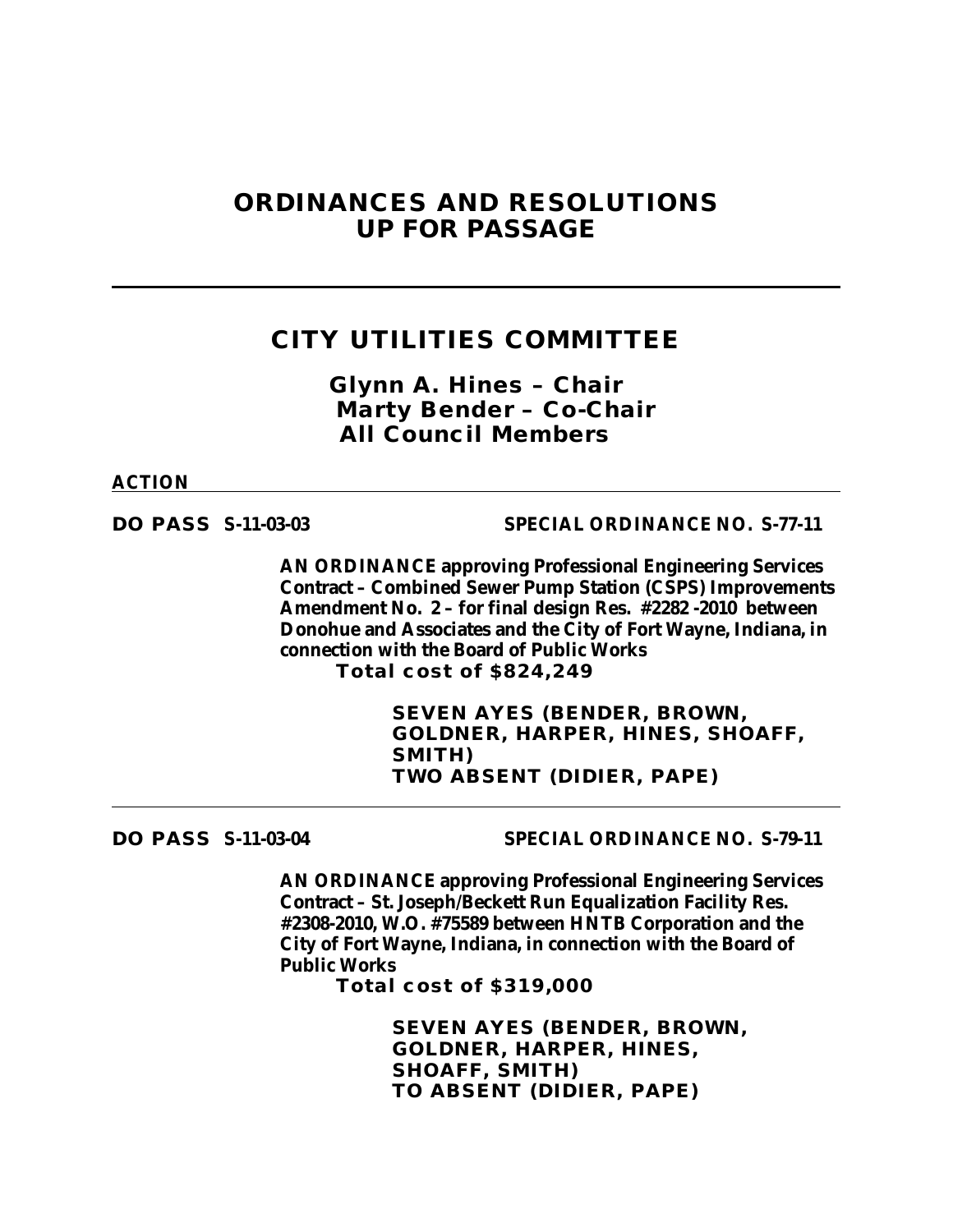**DO PASS S-11-03-07 SPECIAL ORDINANCE NO. S-80-11**

**AN ORDINANCE approving construction contract: Filtration Plant 3 Flocculation Mechanical Improvements Phase II – Res. #2287-2010 – W.O. #65919 between Mason Engineering and Construction Inc. and the City of Fort Wayne, Indiana, in connection with the Board of Public Works Total cost of \$183,500**

> **SEVEN AYES (BENDER, BROWN, GOLDNER, HARPER, HINES, SHOAFF, SMITH) TWO ABSENT (DIDIER, PAPE)**

# **FINANCE COMMITTEE**

## *Thomas E. Smith - Chair Elizabeth M. Brown – Co-Chair All Council Members*

### **ACTION**

**DO PASS R-11-03-06 CONFIRMING RESOLUTION NO. R-14-11**

**A CONFIRMING RESOLUTION designating an "Economic Revitalization Area" for property commonly known as 4202 Piper (Acquisition, LLC) Total cost of \$741,092** 

> **SEVEN AYES (BENDER, BROWN, GOLDNER, HARPER, HINES, SHOAFF, SMITH) TWO ABSENT (DIDIER, PAPE)**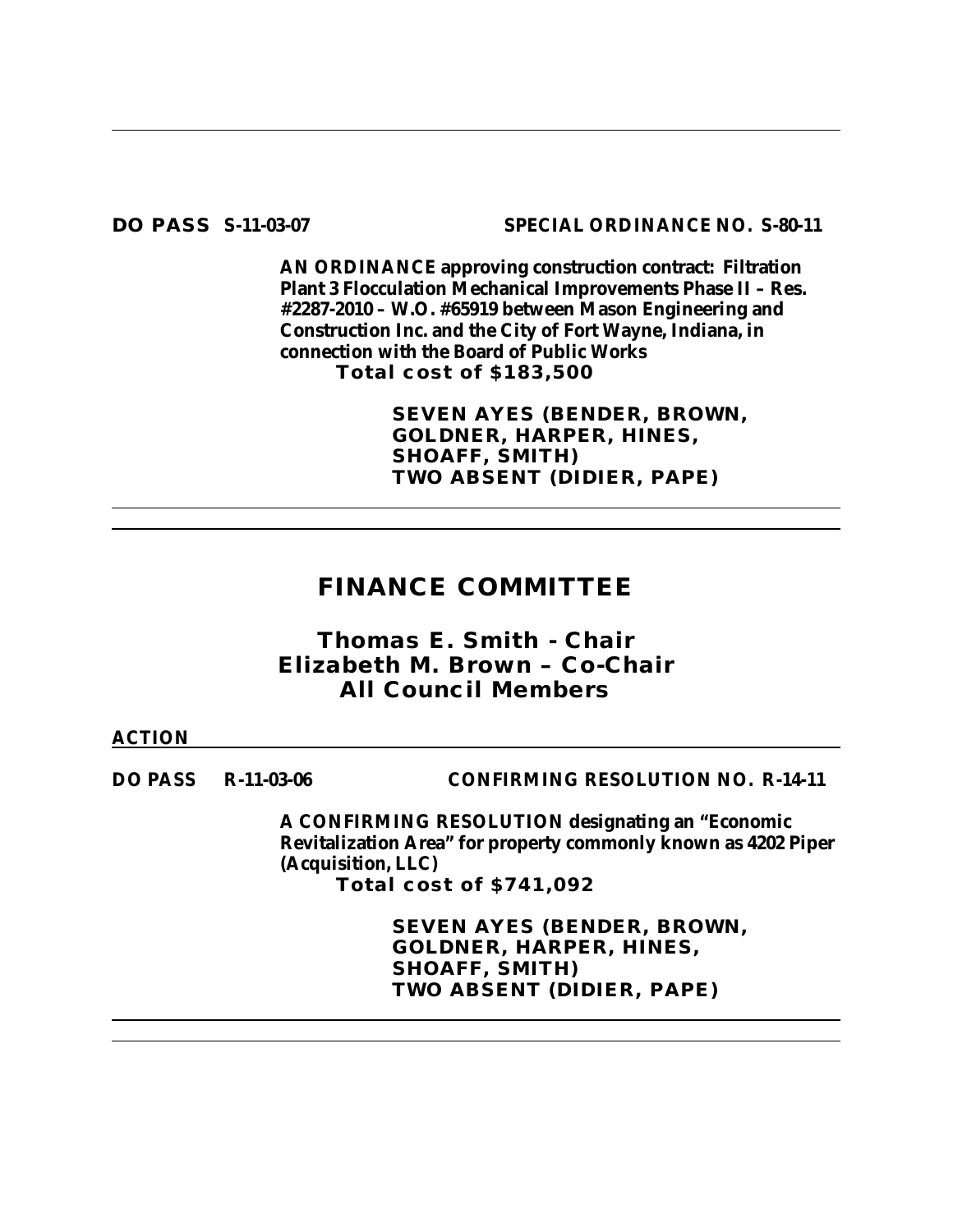# **REGULATIONS COMMITTEE**

*John Shoaff – Chair Thomas F. Didier – Co-Chair All Council Members*

**DO PASS G-11-02-10 GENERAL ORDINANCE NO. G-14-11**

**AN ORDINANCE amending the Thoroughfare Plan of the City Comprehensive ("Master") Plan by vacating public right-of-way Vacate an unimproved portion of West Foster Parkway** 

> **SEVEN AYES (BENDER, BROWN, GOLDNER, HARPER, HINES, SHOAFF, SMITH) TWO ABSENT(DIDIER, PAPE)**

# **PUBLIC WORKS COMMITTEE**

**No Ordinances or Resolutions up for passage**

**PREPARED BY THE OFFICE SANDRA E. KENNEDY OF THE CITY CLERK CITY CLERK**

**PLEASE NOTE:**

**THE ABOVE BILLS MAY BE VIEWED AT OUR NEW WEB-SITE CITYOFFORTWAYNE.ORG SMART GOV ORDINANCE VIEW**